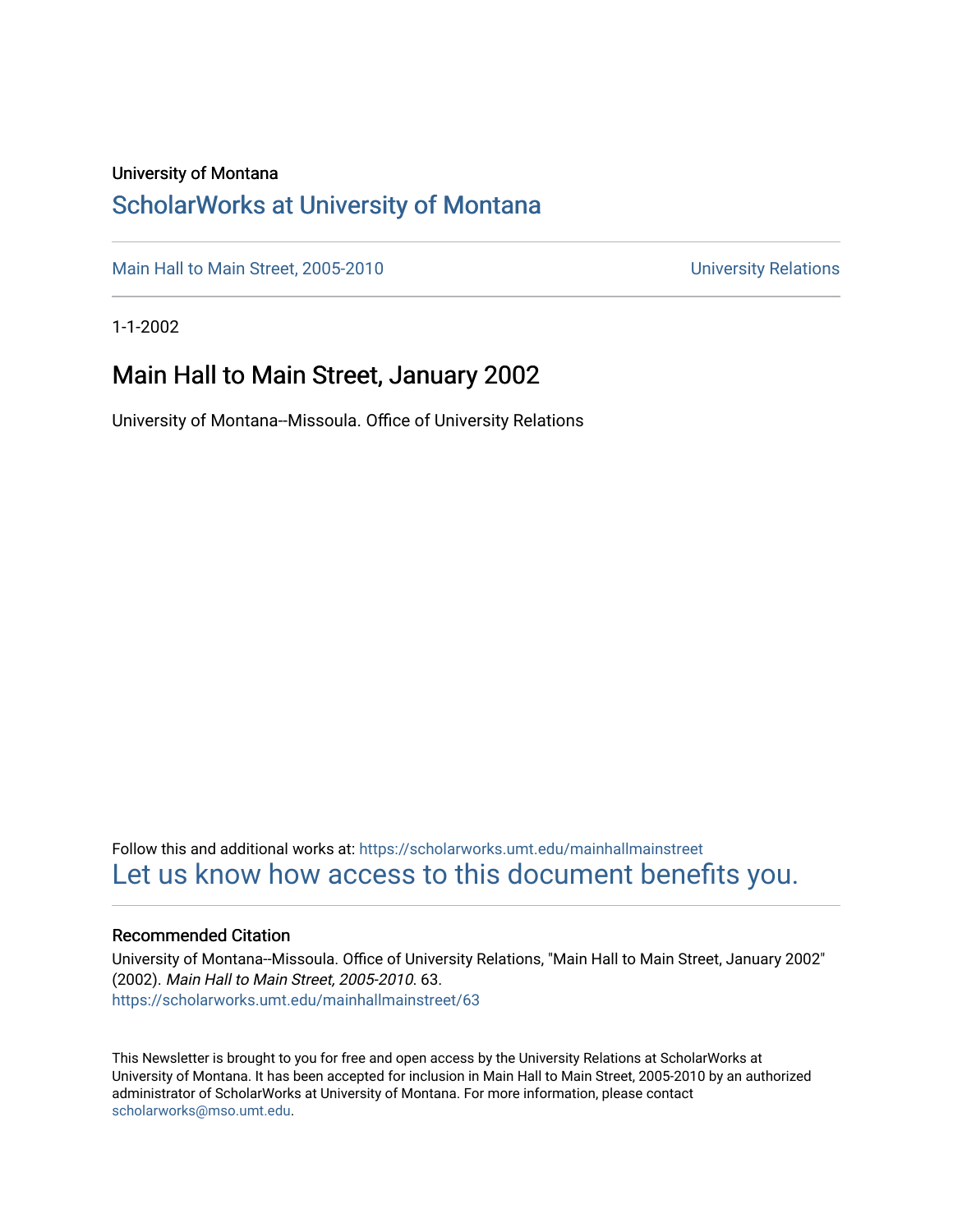**[www.umt.edu/urelations/mainhall/](http://www.umt.edu/urelations/mainhall/)**





Vol. 8, No. 1 Connecting Campus and Community January 2002<br> **UNIVERSITY OF MONTANA** 



Oh, how sweet it is! Junior defensive tackle Curt Colter (upper left) points to the fans as the last seconds tick away in Chattanooga Dec. 21. The next day in Missoula, coach Joe Glenn (upper right) acknowledges the crowd during a welcome-home celebration in the Adams Center.



**Senior running back Yohance Humphery rambled for 142 yards in the championship game. "Yo" became the Grizzlies' all-timeleading rusher during his tenure at UM.**

# Chewin' up Chattanooga Dominating Griz capture I-AA crown

**I** of tired University of Montana football<br>players and coaches had arrived for the<br>itrational containments of Gaseb les It all started at  $6:45$  a.m. Jan. 29, 2001, inside the West Auxiliary Gym. A bunch **L** of tired University of Montana football first day of winter workouts. Coach Joe Glenn, the self-described King of Corn, gathered his troops together and asked, "How do we eat an elephant, guys?"

"One bite at a time, coach," the groggy Griz groaned back at him. "One bite at a time.

Glenn's mother always said that if you have a big job to do, you sit down and start chewing at it one bite at a time. That practice was the first bite, taken on a freezing Montana winter day, and it didn't taste like much. But that last bite of elephant on Dec. 21 — beating a tough Furman Paladin team 13-6 in Chattanooga, Tenn., forthe I-AA national title left a sweet taste in their mouths that will last a lifetime.

The Griz completed theirchampionship

campaign 15-1, setting a school record for wins in a season. They were 7-0 in Big Sky Conference play, becoming conference champs for a record fourth-consecutive time. Their sole loss came in Maui on Sept. 8 against a tough I-A Hawaii team, which went on to a 9-3 record that included wins over Fresno State and BYU. UM won its only other championship crown in 1995.

The 2001 road to Chattanooga wasn't easy, and some of UM's toughest wins came at home in raucous Washington-GrizzlyStadium. The Griz needed overtime to stop Big Sky rival Eastern Washington on Sept. 29. They also needed an extra period to topple 1-A Idaho Nov. 24 during the last game of the regular season.

Despite roaring into the playoffs ranked No. <sup>1</sup> in the nation, the Griz came out flat against Louisiana's Northwestern State on Dec. <sup>1</sup> and were losing 0-13 at halftime.

*(Continued on next patje)*

The Discavery Continues at The University of Montana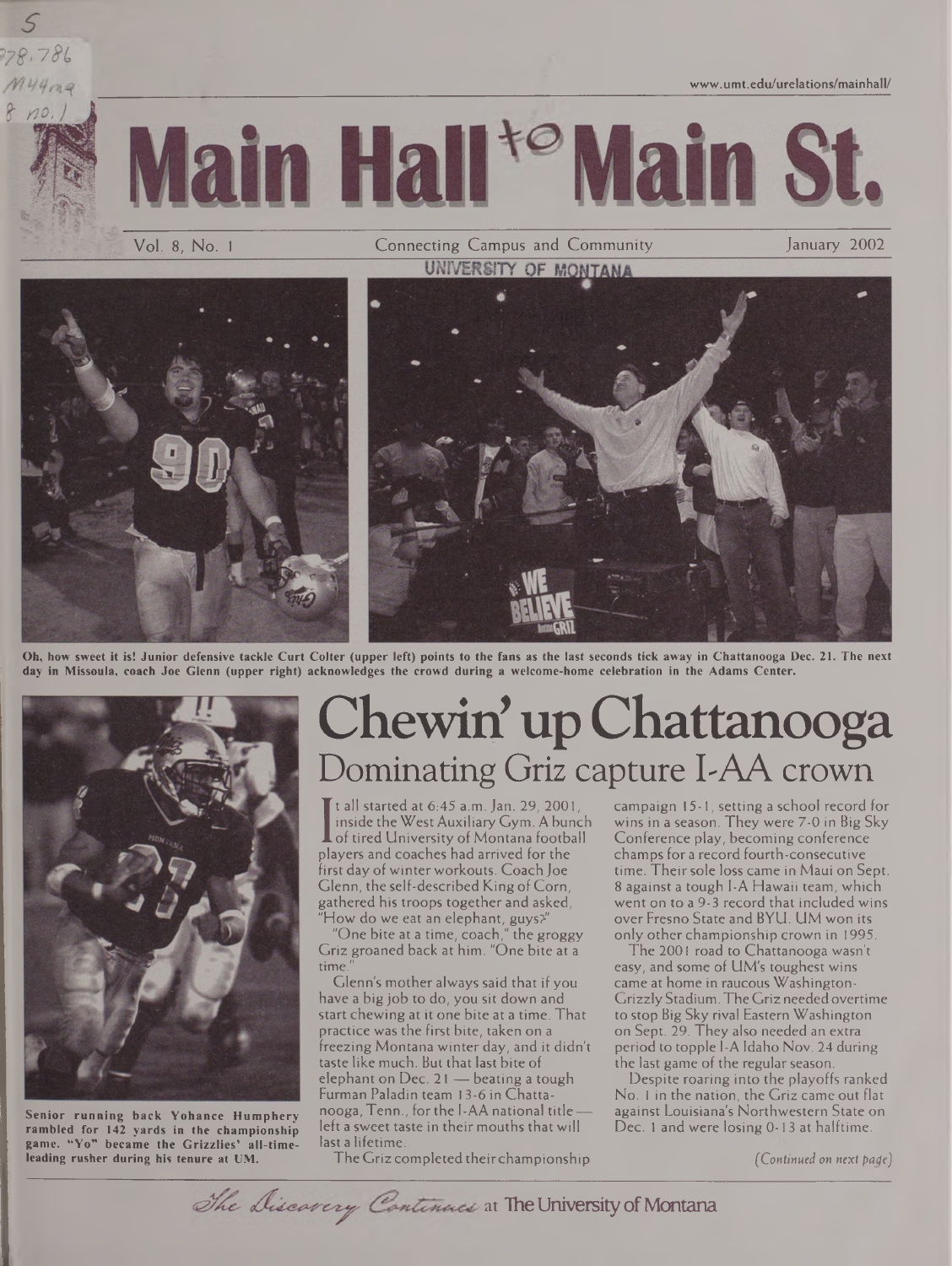## Champions — **continued**

Then the coaches and players must have done something — dug deep because the Griz were a changed team when they emerged from the locker room. They jelled and started rolling, going on to beat Northwestern 28-19, Sam Houston State 49-24 and Northern Iowa 38-0. They looked like champions.

Suddenly Chattanooga choo-choo references were everywhere, for the Griz had earned a return ticket to the championship game in Tennessee, where they had lost 25-27 to Georgia Southern the year before. Redemption was on everyone's minds.

Thousands of Griz fans lined the streets of Missoula when the team launched its championship crusade, traveling by bus from campus to the airport Dec. 18. Escorted by police cars and a fire truck, they passed throngs of waving fans holding signs such as "Go Griz," "You're OurChampions" and "We Believe." Car dealers set all the headlights in their lots blinking as the buses rolled by, and fireworks lit the evening sky at one point.

One electronic sign read "DeCoite wear your cup, referring to a nasty incident in the Northern Iowa game when an opposing player punched sophomore free safety Dave DeCoite below the belt. (Footage of the low blow was broadcast on ESPN, and DeCoite took a lot of ribbing from his fellow players.) A Montana Rail Link train engine bearing the sign "Good Luck Grizzlies" chugged along parallel to the buses as they went to the airport. Players said they were blown away and misty-eyed by the show of support.

Indeed, thousands of Griz fans made the expensive trip to Chattanooga right before Christmas. Two thousand-plus Griz faithful showed up at an Alumni Association pep rally the night before the game on Dec. 20. During the rally UM Athletic Director Wayne Hogan said, "We're on a mission. It's going to be a great game. ESPN television is televising this live, and there will be more people—millions more people watching our program than ever before.

Game day dawned bright and beautiful, unlike game day 2000 when monsoonlike rain dropped on Chattanooga. The Griz players carried themselves with a quiet confidence before kickoff in the locker room, and during his pregame speech, coach Glenn said, "You have the

The championship was played before 12,868 fans at Finley Stadium. It quickly became a battle between two excellent defenses. The Griz were stopped on their first possession, but then UM senior strong safety Vince Huntsberger recovered a Furman fumble on the



**Senior offensive guard Thatcher Szalay accepts a hug from a grateful fan after the championship game.**

Paladin 12-yard line. Despite the outstanding field position, the Paladin defense — led by a headhunting linebacker named Wil Bouton — again stymied the Griz offense, and a field goal by sophomore Chris Snyder went wide. But the UM defense also clamped down, and the quarter ended 0-0.

A turning point came in the second quarter when a Furman punt pinned the Griz on their own <sup>1</sup> -yard line. In a drive thatwill be long remembered in Grizzly lore, junior quarterback John Edwards meticulously moved his squad 99 yards down the field, resulting in a touchdown by senior running back Yo Humphery with 6:27 left before the half. Later, Snyder added a field goal to make the score 10-0 Griz at halftime.

The Griz came into their locker room more focused and determined than ever. They yelled at each other not to get complacent and to play like they were losing. Before they ran back onto the

field, Glenn said, "It's 30 more minutes for the rest of your lives.

The defenses were even more dominant in the second half, and the only Griz score came from another field goal with 6:12 left in the fourth. Then, losing by 13, the clock became Furman's enemy. The dominant Griz defense denied Furman again and again. The Paladins finally got on the scoreboard as time expired with a 54-yard Hail Mary pass. This improbable play, which UM's Huntsberger got a hand on, averted the

first shutout in the 23-year history of the championship.

But it was a meaningless play, and Griz fans mobbed the field and engulfed the

players in a vast Montana group hug. The goal posts came down, and the I-AA national championship trophy was raised in triumph.

During the postgame news conference, Glenn said, "There is not a more deserving team in the United States than the Montana Grizzlies. They deserve this championship for how hard they've worked and how much they've stuck together through the hard times and the times they got behind. They never gave up. They never quit. Tremendous chemistry, tremendous friends."

UM wound up with 297 total yards — 142 via Humphery's churning, unrelenting legs and the punishing Griz offensive line. Edwards also ran for 32 yards and passed for 124, and the Griz offense didn't turn over the ball. The UM defense held Furman to 293 total yards, with 54 of those coming on the desperation pass play at the end of the game. In the wild

celebration after the game, assistant head coach Mike Breske, architect of UM's dominating defense, was spotted quietly smoking a cigar.

Griz fans had a lot to celebrate that night, and the party moved back to Missoula the next day, where thousands of people welcomed the Griz back at the Adams Center. Thewelcome-home celebration, organized by University Relations, included speeches by Grizzly athletic administrators, Gov.Judy Martz, President George Dennison, coach Glenn and several of the seniors on the team. Hundreds of prizes were given away, and several players stayed late signing autographs, basking in the glow of being the best.

Yep, that last bite of elephant tasted fine. In fact Glenn said his favorite sign during theirChattanooga adventure had a picture of an elephant and the word "ChattanoogaChew-Chew. The last bite." &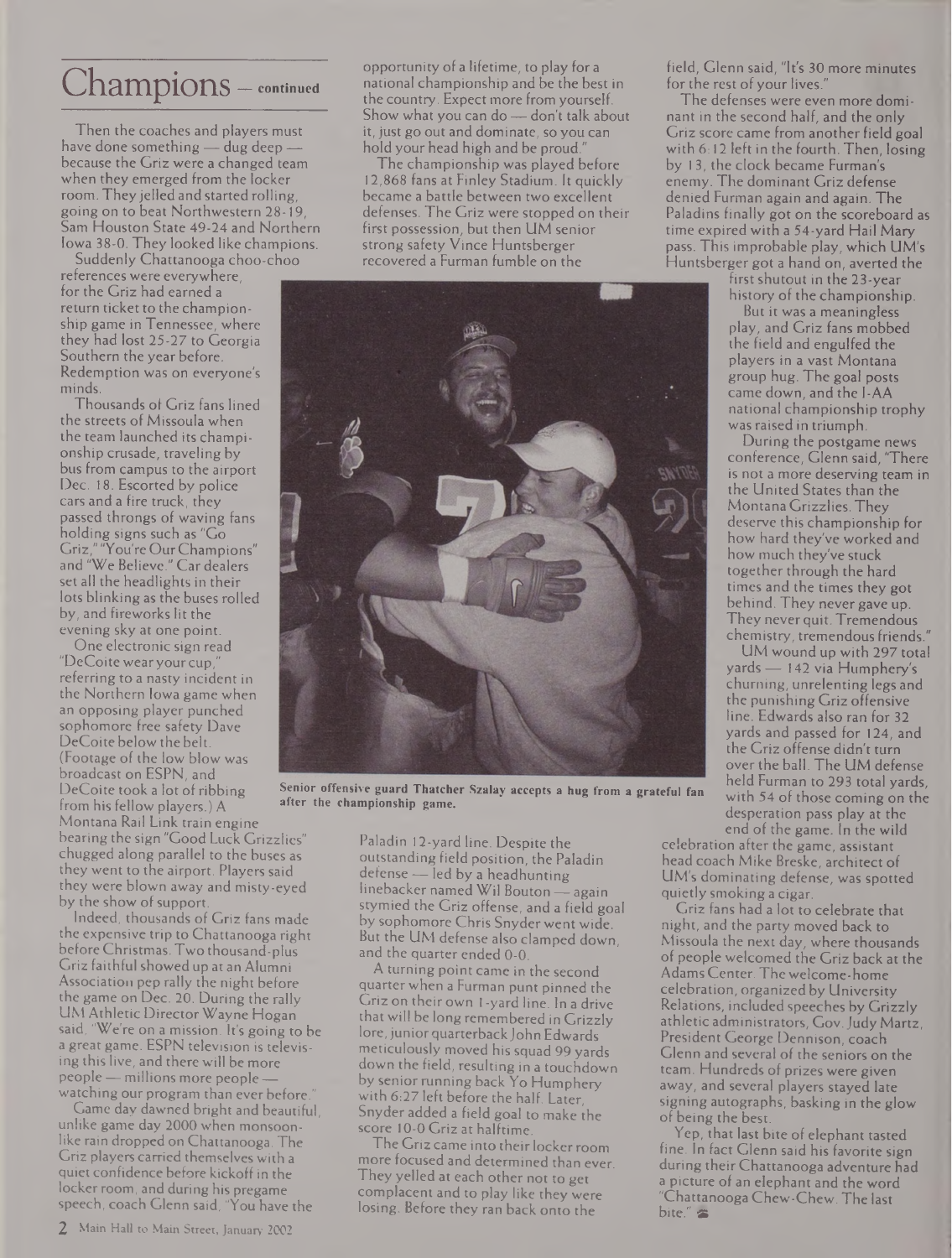# UM researcher earns highest<sup>28</sup> 2002 U.S. honor for young scientists

biologist, has been awarded a<br>
2001 Presidential Early Career<br>
Award for Scientists and Engineers. The<br>
award is the highest honor bestowed by oug Emlen, a UM evolutionary biologist, has been awarded a 2001 Presidential Early Career award is the highest honor bestowed by the U.S. government on scientists and engineers in the early stages of their careers.

Only 20 of the awards are presented to National Science Foundationsupported researchers across the nation each year. Emlen, 34, is the first Montana researcher to earn the award, which will be presented at the White House during a yet-to-be-scheduled ceremony.

The letter notifying Emlen of the honor said, "You are a shining example to future generations of researchers. You represent the best of the group of scientists and engineers who will be responsible for America's 21 st century greatness."

Emlen is an assistant professor in UM's Division of Biological Sciences. 'This is an award that only comes around once in a career," he said. "It's amazing. To be recognized at this level of distinction for doing what <sup>I</sup> love — research and teaching — means a lot to me."

The UM scientist earned a \$650,000 Faculty Early Career Development grant from NSF earlier this year, which made him eligible forthe presidential award. The career grants encourage early development of academic careers that stimulate the discovery process through exciting research, inspired teaching and enthusiastic learning. UM researchers have earned three such grants in recent years. Typically only 5 percent to 10 percent of career award recipients go on to earn the presidential award, Emlen said.

Don Christian, associate dean of biological sciences, said, "Having a UM faculty member receive this recognition



**Doug Emlen in his University lab.**

underscores the world-class scientific research conducted by faculty and students here. Faculty members like Doug view their research both as a way to answer key scientific questions and to provide the best possible learning opportunities for students.

Much of Emlen's research involves the study of evolutionary biology using a small variety of horned beetle. He has found that male beetles have tremendous diversity in the size and shape of their horns, and some invest more energy in growing their horns—relative to their size — than a bull moose does antlers.

Emlen's beetle studies have given insight into some of biology's most basic questions: Why is there so much diversity in life? How can there be so much diversity among closely related species or even within the same species?

Emlen has worked at UM since 1996. He teaches UM classes titled Insect Biology, Insect Behavior and Evolution, and Advanced Topics in Sexual Selection, 圖

## New dean hired for College of Technology

A for the Indian Motor-<br>
excel Corp. has been<br>
named dean of UM's College of<br>
Technology R. Paul Williamson formerinternal consultant for the Indian Motor- **L** cycle Corp. has been Technology. R. PaulWilliamson, who has extensive experience in university and corporate environments, will assume his new duties early this month.

Williamson said, "I am excited to ... have the opportunity to work with the students, faculty and staff at the University.

There are great prospects on the horizon as we partner with the community and business.

Before he joined the Gilroy, Calif.based motorcycle company, Williamson was vice president of instruction atCaldwell CommunityCollege and Technical Institute in Hudson, N.C. He also was executive vice president. academic dean and dean of Bethel College in McKenzie, Tenn.

A native of rural, eastern South Dakota, Williamson earned bachelor's and master's degrees from the University of South Dakota inVermillion. He

received a doctoral degree in education from West Virginia University in Morgantown, W.Va., in 1982.

Williamson replaces Dennis Lerum, the recently retired COT dean.

## BusinessDrive nets \$350,000

The Missoula business and<br>professional community<br>more than \$350,000 this fall<br>through the Missoula Business he Missoula business and professional community and UM employees contributed more than \$350,000 this fall Drive for the Excellence Fund, which will support academic programs at UM.

Among major beneficiaries of the fund-raising effort are scholarships for talented students, faculty and staff professional development, and outreach activities that bring the outside world to campus and take UM expertise elsewhere. Because UM students faced tuition increases this year, the Business Drive designated scholarships as the top priority for fund raising in 2001 and offered the opportunity for donors who increased their gifts over the 2000 level to earmark the added gift for scholarships.

During the six-week effort, 96 volunteers contacted more than 1,000 of their Missoula peers asking them to say "Count Me In" with a contribution to the University. They had raised \$350,730 by the final tally on Dec. 31.

The Missoula Business Drive began in late Septemberand—despite the events of Sept. 11 - Missoulians continued their tradition of private support that adds the margin of excellence to aUMeducation. CarolS. Williams, UM alumna and 2001 chair, said she and the other volunteerswere grateful to thecommunity for its generosity this year. "We are always asked to support worthy initiatives," she said, "and thisyearmore than ever there were many charities we Missoulians wanted to support. Still, the Universitycontinuesto rely on private gifts andwere grateful for the generosity of our friends and neighbors whose contributions put the drive over its goal for the 23rd straight year.

As she completed her term as Business Drive chair, Williams issued an invitation to others to join in the drive next year either as a donor or volunteer. "(UM) is tied so closely to all the things we like about living and working here. Participation in the Missoula Business Drive is a way to help ensure the University continues to thrive and provide the educational, cultural and recreational services we've come to expect from UM, she said. 當



**Williamson**